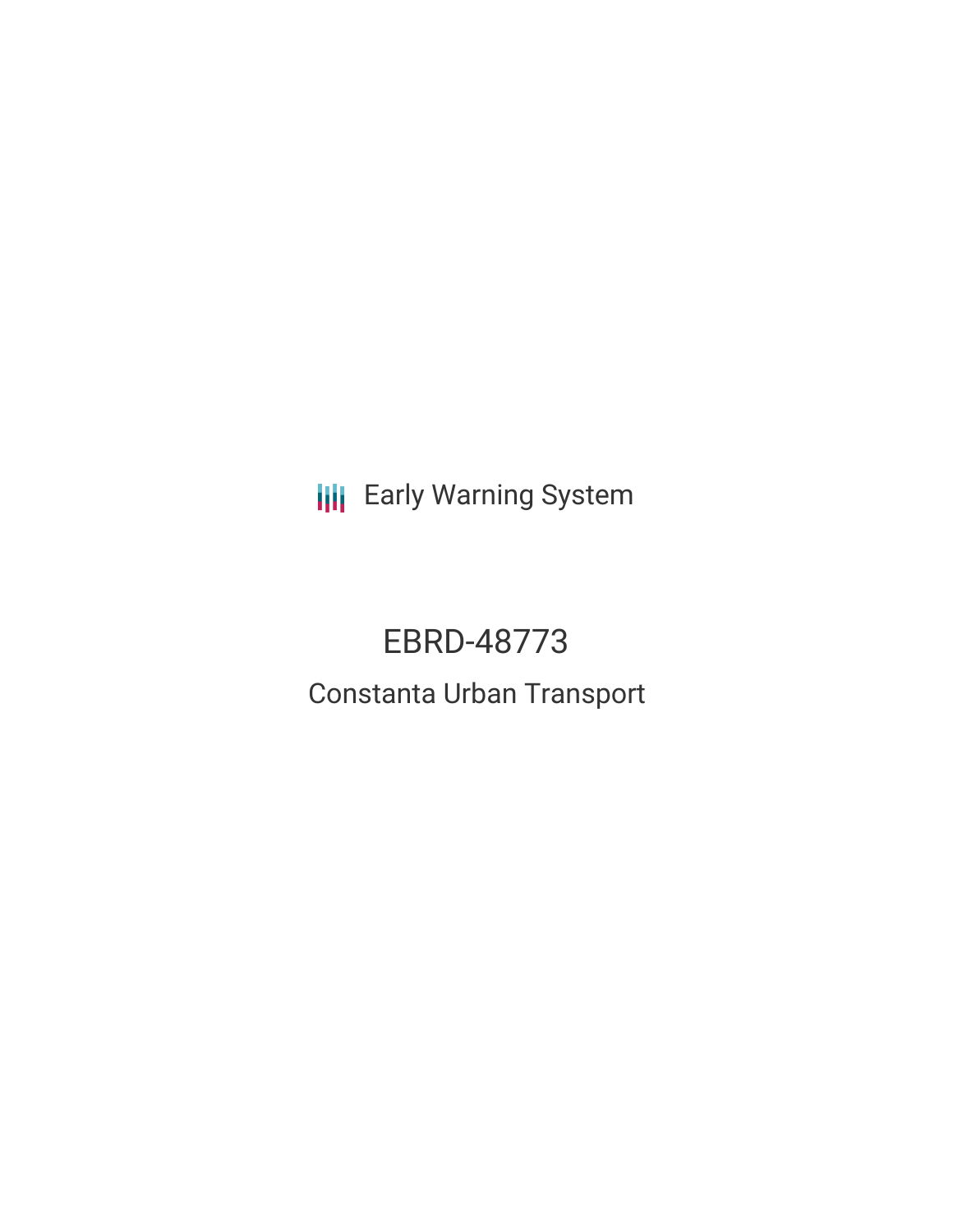

### **Quick Facts**

| <b>Countries</b>              | Romania                                                 |
|-------------------------------|---------------------------------------------------------|
| <b>Financial Institutions</b> | European Bank for Reconstruction and Development (EBRD) |
| <b>Status</b>                 | Proposed                                                |
| <b>Bank Risk Rating</b>       | B                                                       |
| <b>Voting Date</b>            | 2016-11-24                                              |
| <b>Borrower</b>               | City of Constanta                                       |
| <b>Sectors</b>                | Infrastructure, Transport                               |
|                               |                                                         |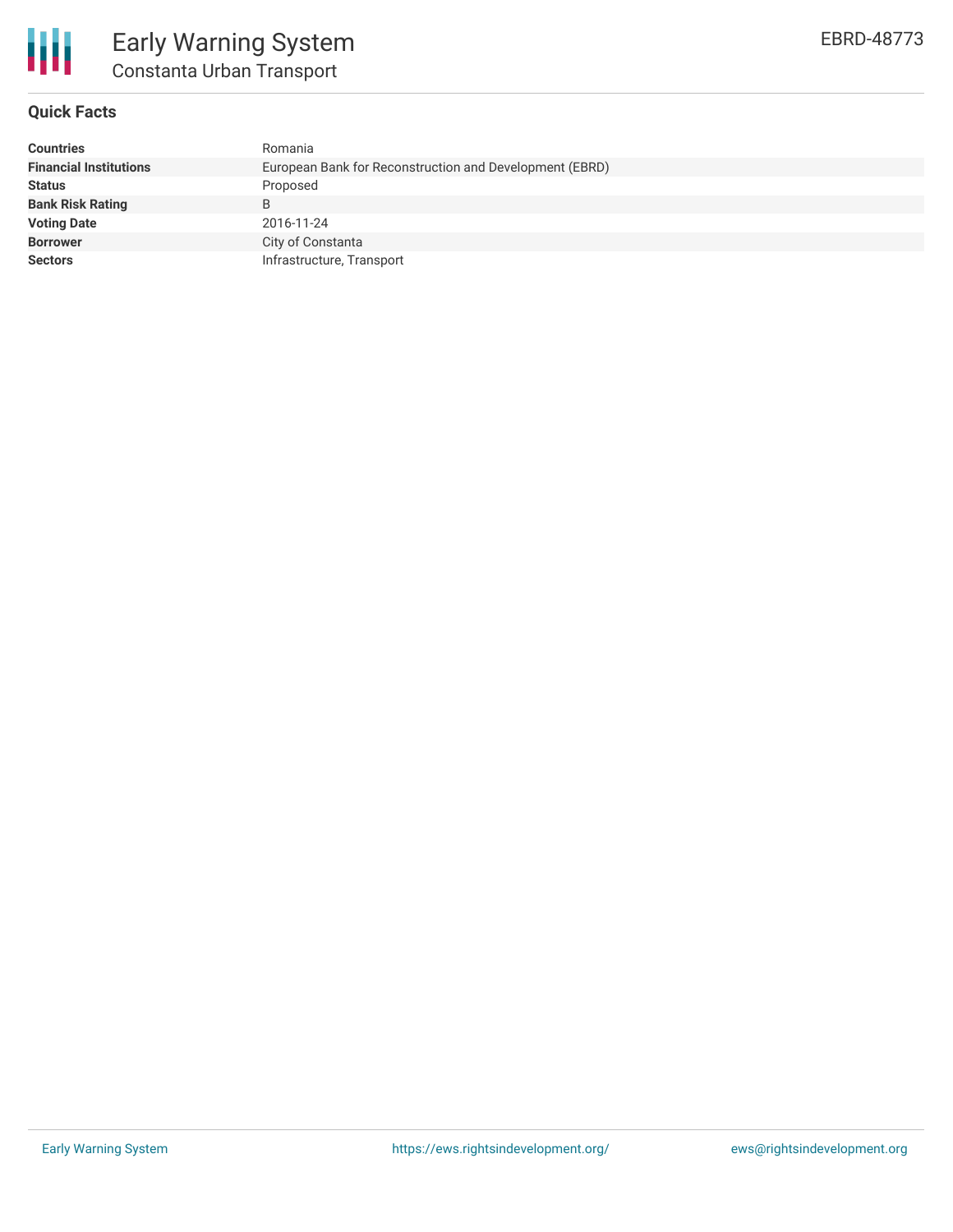

## **Project Description**

This project involves a loan of up to RON 112,500,000 to the City of Constanta for the acquisition of up to 120 new EUROVI standard compliant buses.

According to bank documents, the project aims to improve the daily mobility of citizens and reduce pollution, in line with the city's Sustainable Urban Mobility Plan which focuses on the modernization of the public transport system.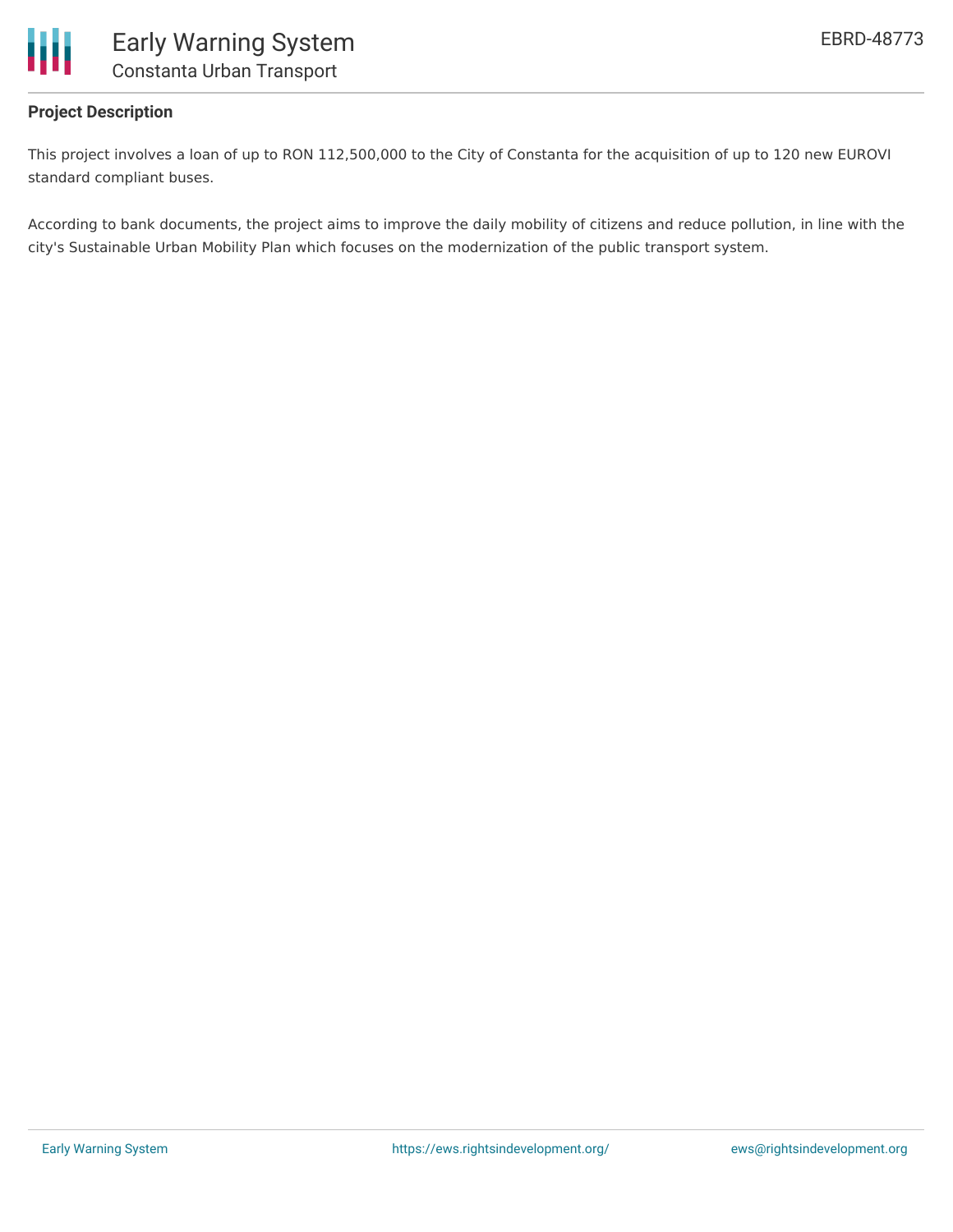

## **Investment Description**

European Bank for Reconstruction and Development (EBRD)